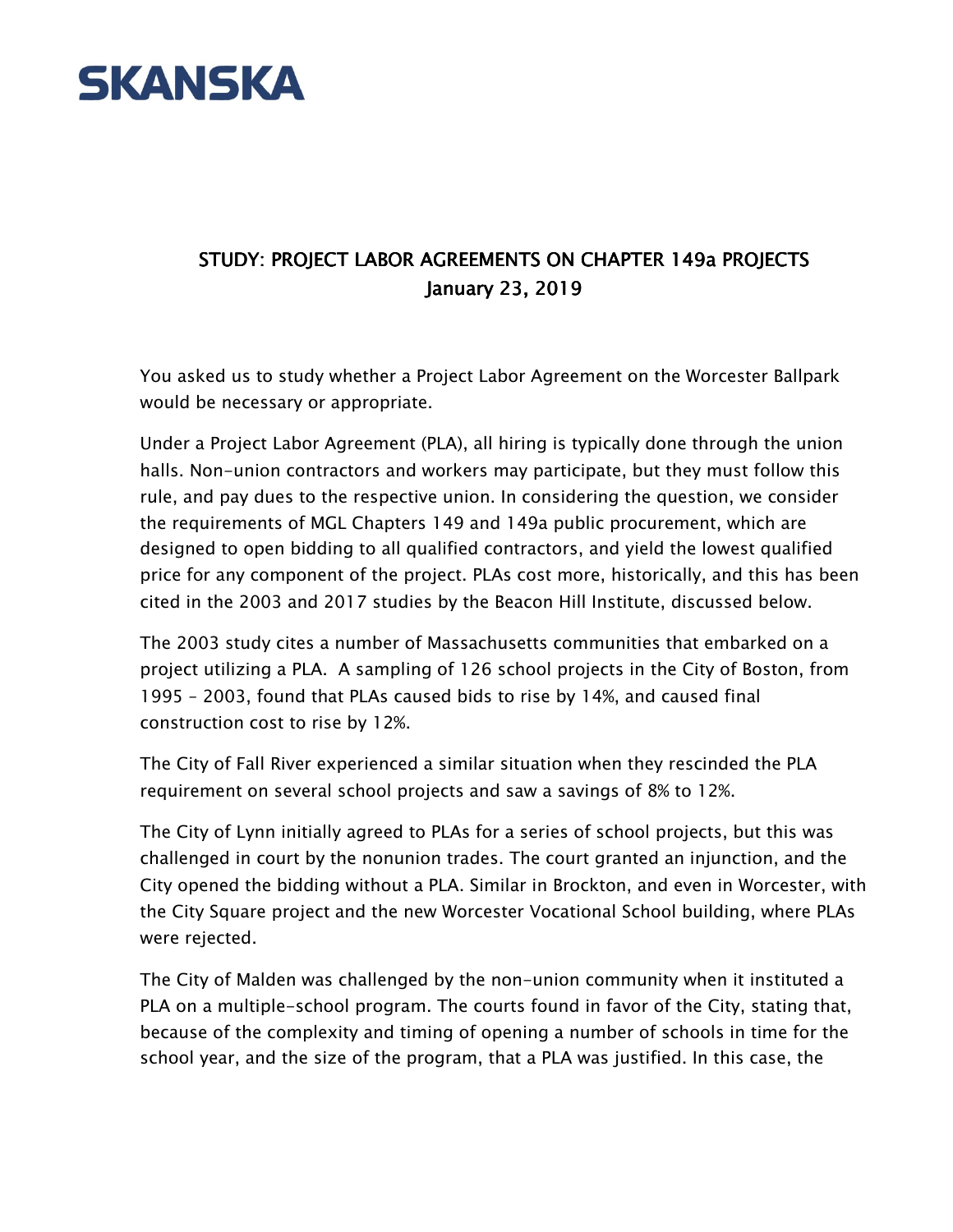argument was that the PLA would ensure the numbers of workers required to meet these requirements.

The court in the Malden case wrote: "a PLA will not be upheld unless (1) a project is of such size, duration, timing, and complexity that the goals of the competitive bidding statute cannot otherwise be achieved and (2) the record demonstrates that the awarding authority undertook a careful, reasoned process to conclude that the adoption of a PLA furthered the statutory goals.".

It went on to provide this helpful guide to use in considering whether a PLA is appropriate for any project, making it clear that PLAs can and should be carefully considered on a project by project basis:

"We do not articulate a bright-line, litmus-test standard for determining when the use of a PLA is appropriate. Nor do we conclude that a PLA will be justified in all, or even most, circumstances. A project must be of substantial size, duration, timing, and complexity, and the interplay between all four of these factors must be considered. It may be that, in certain cases, the sheer size of a project warrants the adoption of a PLA. In most circumstances, the building of a single school will not, in and of itself, justify the use of a PLA. Our conclusion here relies on the recognition that the timing of this project, given its size, duration and complexity – the "carefully choreographed dance" – makes a PLA necessary to assure the completion of the project on time, within budget, and on a schedule which provides students, parents, teachers, and school administrators the time necessary to make all the required, complicated transitions."

The 2017 study analyzed 88 school projects in Ohio that were undertaken between 2003 and the present. Of the 88 projects, 15 were built under a PLA. BHI found that PLAs increase actual construction costs by \$23.12 (or 13.12%) per square foot. They increase the winning bids by \$25.06 (or 15.55%) per square foot. The BHI study controlled for such features such as whether a school project was new or renovated, whether it called for a new gym or theater and the number stories above grade. "The evidence is growing that PLAs are adding millions of dollars to construction costs, not only in Ohio but all around the country," said David G. Tuerck, BHI Executive Director. "Municipal leaders everywhere need to rethink the whole of idea of entering into PLAs for school or other construction projects, in that PLAs result in spending more tax dollars than necessary on these projects and thus reduce the number of projects that can be built."

So, in considering whether a PLA is appropriate for the ballpark project, we find that the Malden decision is a helpful guide. We first note that the city is not just building a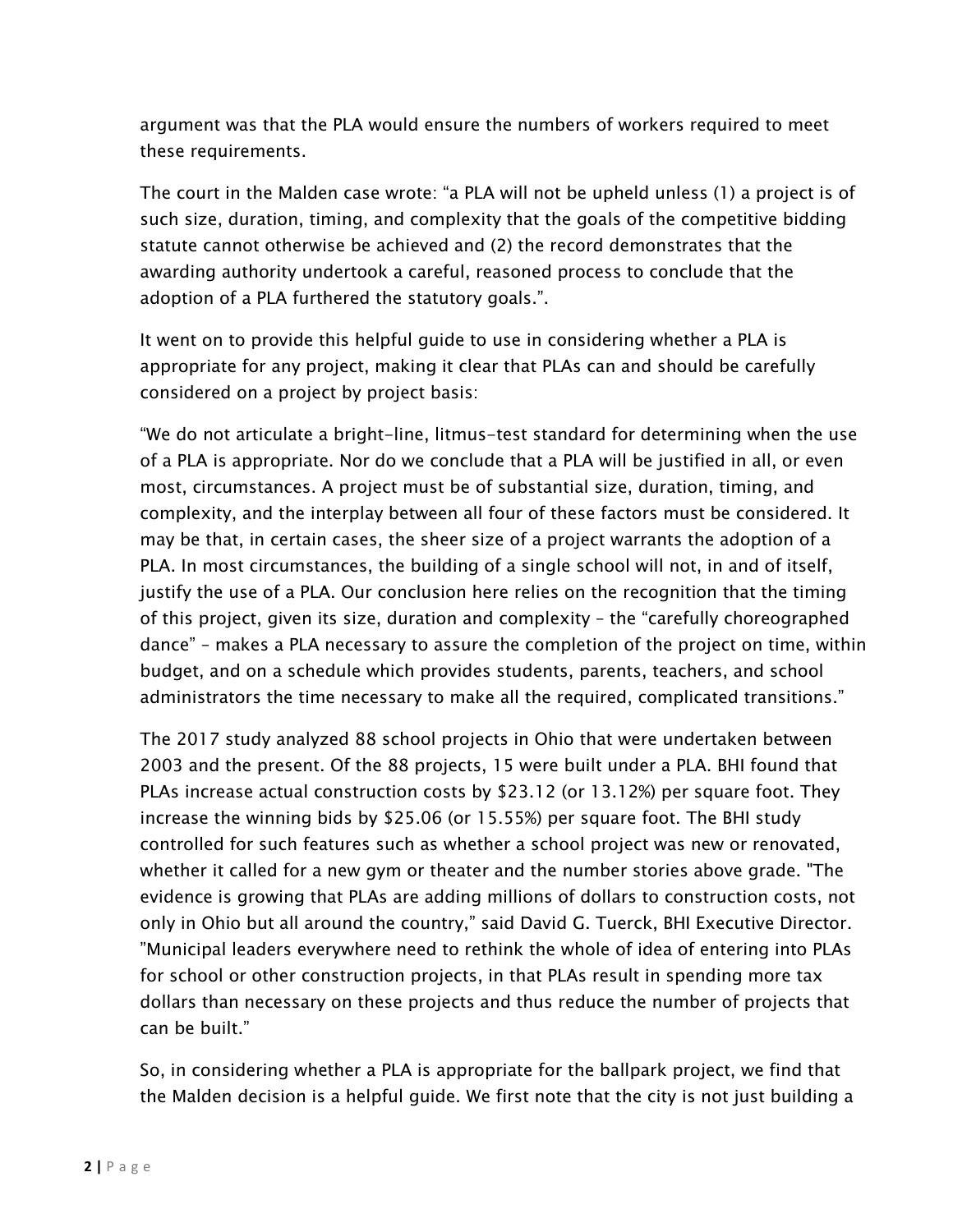ballpark, but is also coordinating its work with MassDOT's planned reconstruction of Kelley Square, certainly one of, if not the most notorious of all Worcester traffic locations, and the number one accident location in the Commonwealth of Massachusetts. It is doing this at a time of impressive growth for Worcester, which is now undertaking several high school projects, and is also witnessing a large amount of private investment, with more likely to be on the way.

Turning to the test, we have considered the following questions:

- Is the project of substantial size?
- Is the project expected to last an extended duration?
- Is the timing such that it presents great risk to the City for failure to be completed on time?
- Is the project significantly complex?

The argument for PLAs is that they keep projects on time and on budget, and that they help assure the availability of qualified skilled labor. Entities seeking to employ a PLA do cite various reasons for doing so. In one federal study from 2011, Hill International noted: "when a project scope is clearly defined and labor requirements are clearly understood in advance, for a project that requires multiple trades in a geographic area where many projects are on-going and competing for skilled labor, and where an organization exists that can enter into an agreement to provide access to an efficient, trained labor supply and can negotiate beneficial terms and conditions, then a PLA makes sense and its potential benefits may be analyzed and documented in a feasibility study."

There are a multitude of qualified union and non-union contractors across all trades in the Central Massachusetts market. Even in these robust economic times, there are no labor shortages to date, and none are expected within the period that the Ballpark project will be underway. The Construction agencies of MA (Associated General Contractors of MA, etc.) are concerned that labor shortages are possible, but that has not been the case to date. The unions are not making any concessions to owners or municipalities when demanding a PLA, which decreases even more any appeal of a PLA.

Historically the unions are not as able to guarantee a diverse workforce, either. The Worcester Employer and Inclusionary Participation policy can be utilized as a contract requirement with the CM community, which they will pass down to their subcontractors, regardless of any union affiliation.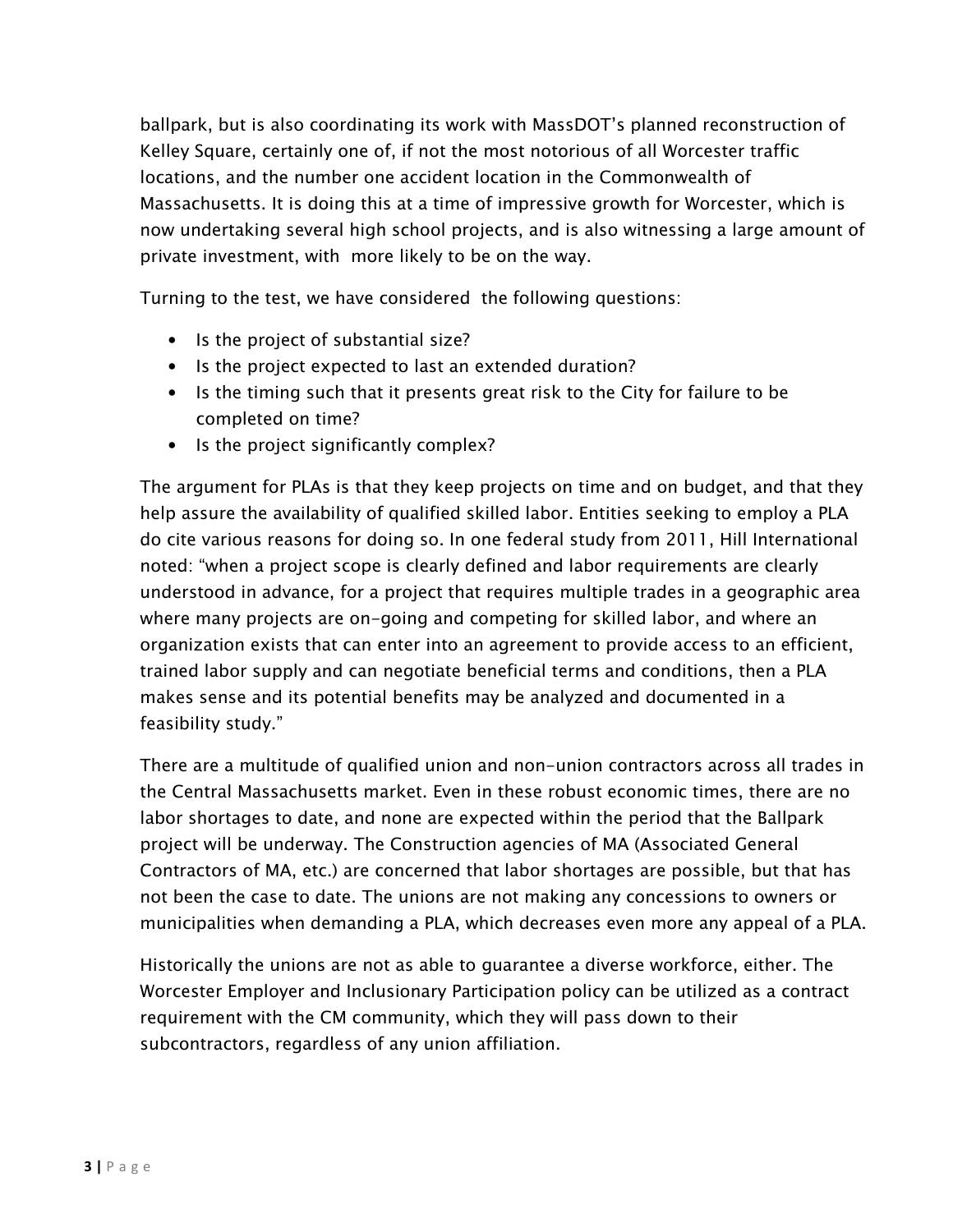This writer has experience on union and non-union, public and private projects, throughout the Commonwealth, as a Project Manager/Project Executive for both Gilbane and Skanska. Of those projects over the last 15 years, only Harvard University initiated a PLA, for the Allston Campus expansion. The PLA was initiated by the University to incorporate some Harvard centric requirements (no work on Commencement day, certain local restrictions on parking, etc.), and to ensure no interruption of the work. The project cost had the potential to grow to \$1B, certainly a huge project both in cost and complexity. None of the public school districts I have been associated with, all of which had a date-certain to be open for the start of school, instituted a PLA. The same holds true for the public and private universities, where a schedule delay would impact the beginning of the various Division 1 sports, or classes, or research. In all cases, the construction contracts included certain language addressing the required milestone dates, and the penalties for not meeting those dates. The penalties were financial, either in terms of a cost per day penalty (Liquidated Damages), or bearing the cost of alternate facilities and transportation for athletes and/or students (Consequential Damages).

On the many projects that Skanska (and all other CMs) build in Boston, the work force is largely union. Non-union contractors do participate without issue. One of the factors that increase construction costs on these projects are requirements from the unions to have some number of support workers on site at all times, whether needed or not. These workers merely drive up the cost without a resultant benefit to the project, but the unions require them.

It would be difficult to argue that the new Worcester Ballpark is of such size, duration, timing and complexity that it would justify the implementation of any type of project agreement beyond local and/or minority participation. The construction schedule is ample, the work no more complicated or complex than any of the Worcester school projects, the cost 30% less than the current Worcester high school project, and the size smaller than the high school projects in overall square footage. Granted there are specialties in Ballpark design that do not exist in schools, but there are complex elements (labs, full food service, workshops, gymnasiums, etc.) in the technical programs in the schools that far exceed those in a Ballpark.

While the current and anticipated construction market in Central Massachusetts is robust, it is not anticipated that there will be a shortage of skilled labor in any trade. The very large projects, such as MGM Grand in Springfield and the Science Center at Amherst College, are complete. The activity on other college campuses is robust, with a number of projects in various stages of completion during the course of the Ballpark